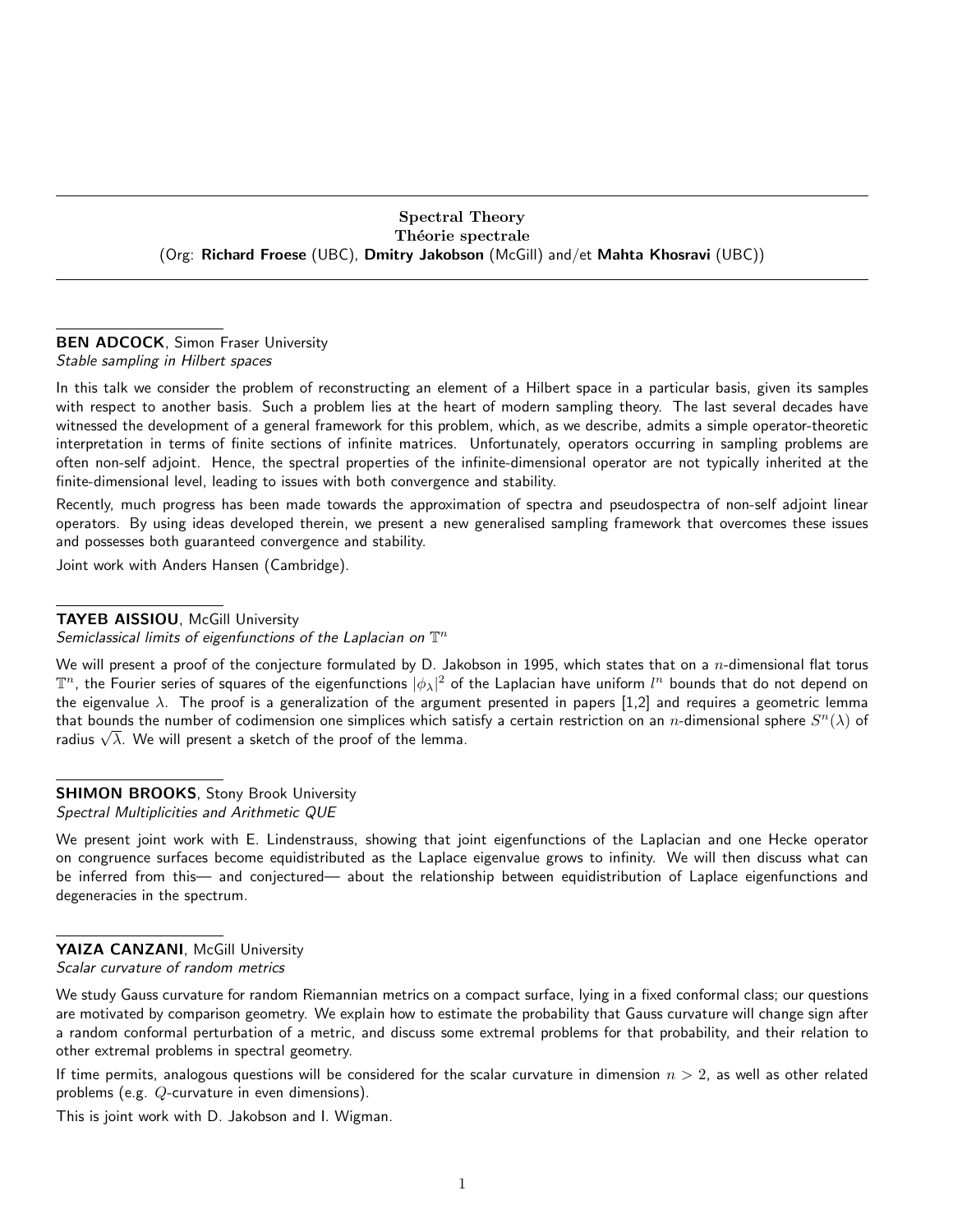## SERGUEI DENISSOV, UW-Madison

Generic behavior of evolution equations: asymptotics and Sobolev norms

Consider the transport equation on the unit circle  $\mathbb T$ 

$$
u_t = ku_x - q(t, x)u, \quad u(0, x, k) = 1
$$

The application of the Carleson theorem yields

**Theorem.** If q is real-valued,  $q(t, x) \in L^2([0, \infty), \mathbb{T})$ , and

$$
\int_{\mathbb{T}} q(t, x) dx = 0
$$

then there is  $\nu(x, k)$  such that for a.e. k we have

$$
||u(t, x-kt, k) - \nu(x, k)||_{H^{1/2}(\mathbb{T})} \to 0, \quad t \to \infty
$$

We obtain analogous results for other evolution equations (e.g., the Schrodinger flow) that do not allow the exact formula for their solutions.

#### AILANA FRASER, UBC

Geometric bounds on low Steklov eigenvalues

I will talk about joint work with R. Schoen on the relationship of the geometry of compact Riemannian manifolds with boundary to the first nonzero eigenvalue of the Dirichlet-to-Neumann map (Steklov eigenvalue). For surfaces with boundary we obtain an upper bound on the first Steklov eigenvalue in terms of the genus and the number of boundary components of the surface. This generalizes a result of Weinstock from 1954 for surfaces homeomorphic to the disk. We attempt to find the best constant in this inequality for annular surfaces. Motivated by the annulus case, we explore a connection between the Dirichlet-to-Neumann map and minimal submanifolds of the ball that are solutions to the free boundary problem. We prove general upper bounds for the first Steklov eigenvalue for conformal metrics on manifolds of any dimension which can be properly conformally immersed into the unit ball in terms of certain conformal volume quantities.

## JOEL FRIEDMAN, University of British Columbia

Sheaves in Algebraic Graph Theory and the Hanna Neumann Conjecture

We present some aspects of spectral theory related to sheaves on graphs. We explain that a sheaf on a graph can be viewed as giving a "block matrix" as an incidence matrix, i.e., giving an incidence matrix where a vertex or edge may have not just one row or column associated to it. These sheaves therefore have adjacency matrices, Laplacians, and other features found in ordinary spectral graph theory. We will indicate how they are involved in a proof of the Strengthened Hanna Neumann Conjecture; this proof requires a lot of work to set up the foundations of sheaf homology, but is quite simple once the foundations are established.

#### CAROLYN GORDON, Dartmouth College

Quantum equivalent magnetic fields that are not classically equivalent

We construct pairs of topologically distinct Hermitian line bundles over a flat torus for which the associated Laplacians on the line bundles and on all their tensor powers are isospectral. In the context of geometric quantization, we interpret these examples as magnetic fields that are quantum equivalent but not classically equivalent. We also illustrate additional spectral phenomena on line bundles over tori, Riemann surfaces, and other Hermitian locally symmetric spaces. This talk is based on work with various collaborators: Pierre Guerini, Thomas Kappeler, William Kirwin, Dorothee Schueth, and David Webb.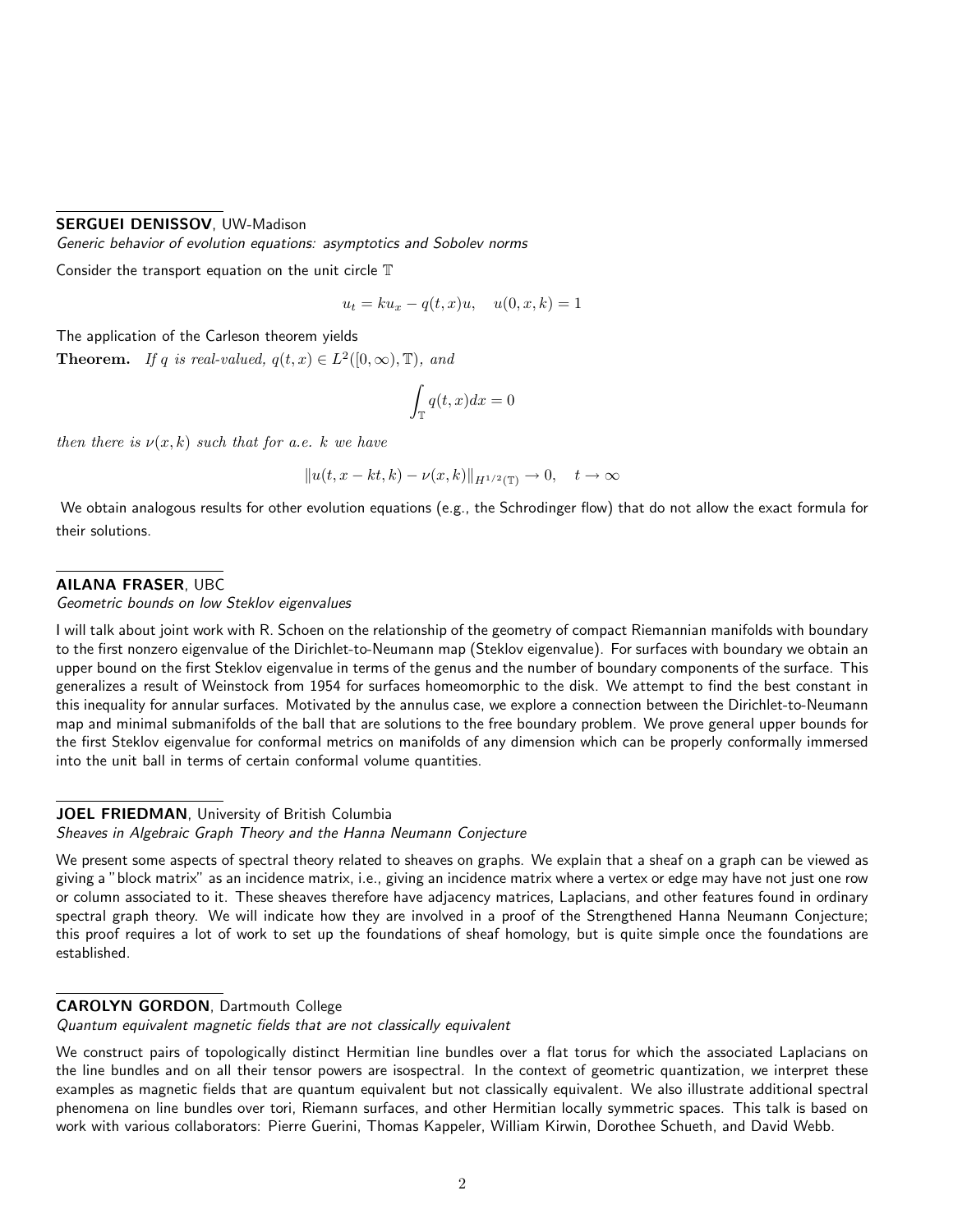#### ALEX IOSEVICH, Rochester

On a fractal variant of the regular value theorem

We shall discuss a fractal analog of the regular value theorem from differential geometry. Connections with problems in geometric measure theory and theory of Fourier integral operators will also be addressed

#### DMITRY JAKOBSON, McGill

Lower bounds for Resonances

This is joint work with Frederic Naud. For infinite area, geometrically finite hyperbolic surfaces we prove new lower bounds on the local density of resonances for points lying in a logarithmic neighborhood of the real axis. These lower bounds involve the dimension of the limit set of the fundamental group of the surface. The first bound is general and shows logarithmic growth of the number of resonances at high energy. The second bound holds if the fundamental group is an infinite index subgroup of certain arithmetic groups. In this case we obtain a polynomial lower bound. As time permits, we shall discuss generalizations to hyperbolic three-manifolds, as well as new results on the existence of infinitely many resonances in an effective strip depending on the Haudorff dimension of the limit set.

#### VOJKAN JAKSIC, McGill University

Quantum Chernoff Bound

In this talk I will present an elementary proof of the Quantum Chernoff Bound (recently discovered by N.Ozawa) and discuss its implications for quantum hypothesis testing and non-equilibrium quantum statistical mechanics.

#### EUGENE KRITCHEVSKI, University of Toronto

The scaling limit of the critical one-dimensional random Schrodinger operator

We study the one dimensional discrete random Schrodinger operator

$$
(H_n\psi)_\ell = \psi_{\ell-1} + \psi_{\ell+1} + v_\ell\psi_\ell,
$$

 $\psi_0=\psi_{n+1}=0$ , in the scaling limit  $\text{Var}(v_\ell)=\sigma^2/n.$  We show that, in the bulk of spectrum, the eigenfunctions are delocalized and that there is a very strong repulsion of eigenvalues. The analysis is based on a stochastic differential equation for the evolution of products of transfer matrices. This talk is based on a joint work with Benedek Valko and Balint Virag.

#### PETER PERRY, University of Kentucky

The Davey-Stewartson Equation Revisited

This is joint work with Peter Topalov (Northeastern University) The Davey-Stewartson II (DS II) equation is a completely integrable dispersive equation in two dimensions which describes surface waves on shallow water and is a completely integrable generalization of the one-dimensional cubic nonlinear Schrödinger equation. Its solution by inverse scattering was developed by Beals-Coifman, Fokas-Ablowitz, Fokas-Sung, and Sung in the 1980's and 1990's but the rigorous theory does not fully describe the behavior and stability of soliton solutions. In this talk we will review the Beals-Coifman  $\overline{\partial}$ -method and our recent result on global well-posedness for DS II in the Sobolev space

$$
H^{1,1}(\mathbb{R}^2 = \{u \in L^2 : \nabla u, |x|u \in L^2\}
$$

by the method of inverse scattering. We will also discuss asymptotics of solutions and stability of solitons.

#### EMMANUEL SCHENCK, Northwestern

Stabilization for the wave equation without geometric control